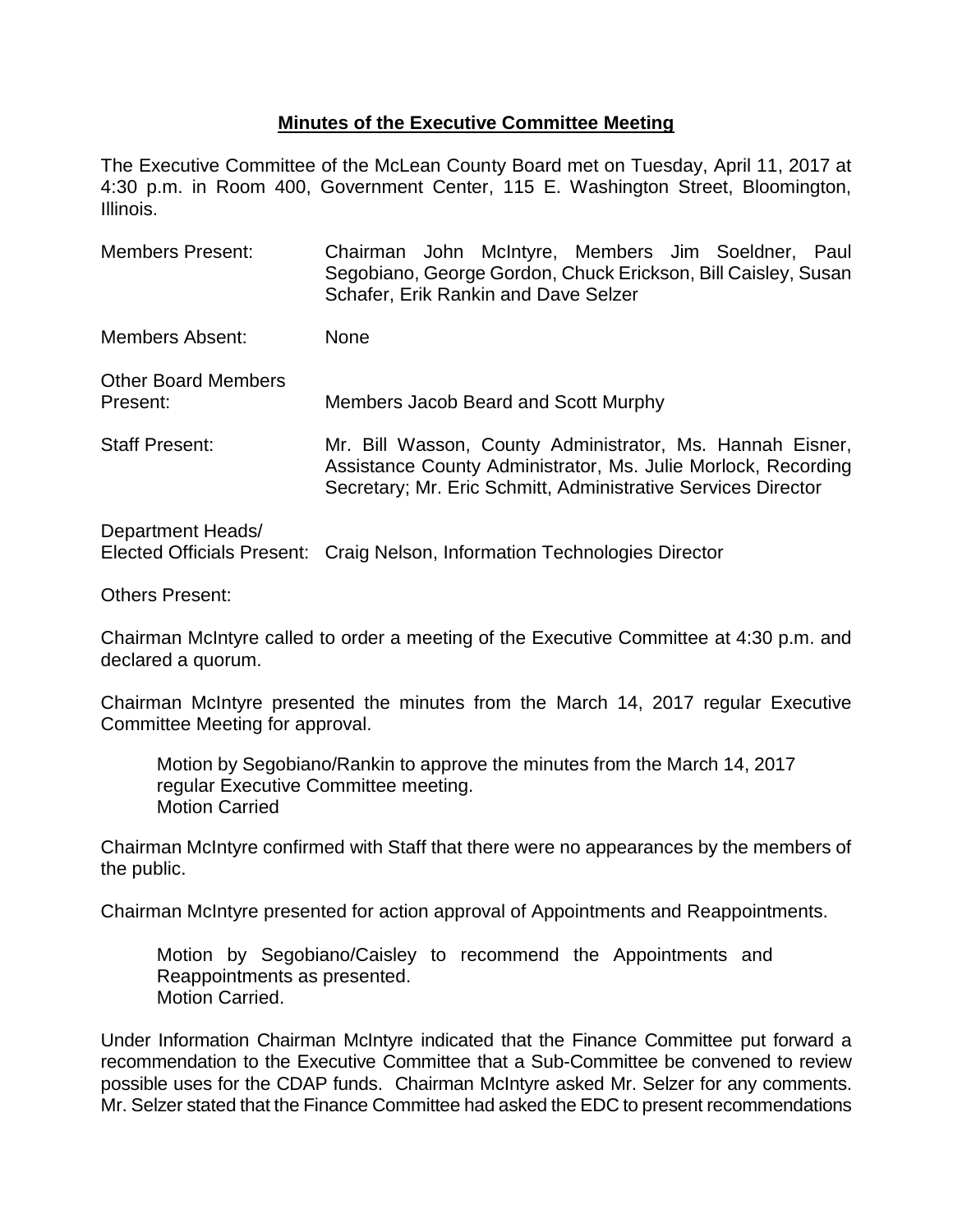Executive Committee Minutes April 11, 2017 Page **2** of **7**

on how those unrestricted dollars could be utilized as well as asking for input from Board members. Mr. Selzer indicated that this is follow up to those requests to appoint Board members from multiple Committees to look at those recommendations. Chairman McIntyre appointed a Sub-Committee of the Executive Committee consisting of Chairman of Finance Committee Mr. Selzer, Vice Chairman of Finance Committee Mr. Rankin, Chairman of the Property Committee Mr. Segobiano, Chairman of Land Use Mr. Erickson, Chairman of Justice Committee Mr. Gordon and Vice Chairman of the County Board and Chairman of the Sub-Committee Mr. Soeldner. Mr. McIntyre indicated that he would like for the Sub-Committee to meet more than once and suggested a meeting regarding history of the Fund, and one or two meetings reviewing suggestions and putting together a recommendation to the Executive Committee that the Board could eventually vote on. Mr. McIntyre asked that if any member could not be on the Sub-Committee to please let him know. He also asked that the Sub-Committee please reach out to other members of the Board for suggestions.

Ms. Susan Schafer, Chairman of the Health Committee presented for action a request to approve the Affiliation Agreement between the County of McLean and The Board of Trustees of Illinois State University on behalf of its Mennonite College of Nursing.

Motion by Schafer/Gordon to recommend approval of the Affiliation Agreement between the County of McLean and The Board of Trustees of Illinois State University on behalf of its Mennonite College of Nursing. Motion Carried.

Ms. Schafer indicated they had no further items and no further items for the Board next week. Chairman McIntyre asked if there were any questions for Chairman Schafer or the Health Committee; hearing none, he moved on to the Land Use and Development Committee.

Mr. Chuck Erickson, Chairman of the Land Use and Development Committee indicated he had nothing to present for action before the Committee, but would have one item for the Board next week. Chairman McIntyre asked if there were any questions for Chairman Erickson or the Land Use and Development Committee; hearing none, he moved to the Transportation Committee.

Mr. William Caisley, Chairman of the Transportation Committee indicated presented for action a request to approve the IDOT (Illinois Department of Transportation) FY 2018 Section 5311 Formula Application for Rural Areas Operating Assistance. Ms. Schafer asked if this was item, that did not get funding and received Stop GAP funding from State. Mr. Wasson indicated that funding comes from Federal Government through the State and funds were held by the State, but the State did eventually release funds to local governments.

Motion by Caisley/Segobiano to recommend approval of IDOT (Illinois Department of Transportation) FY 2018 Section 5311 Formula Application for Rural Areas Operating Assistance. Motion Carried.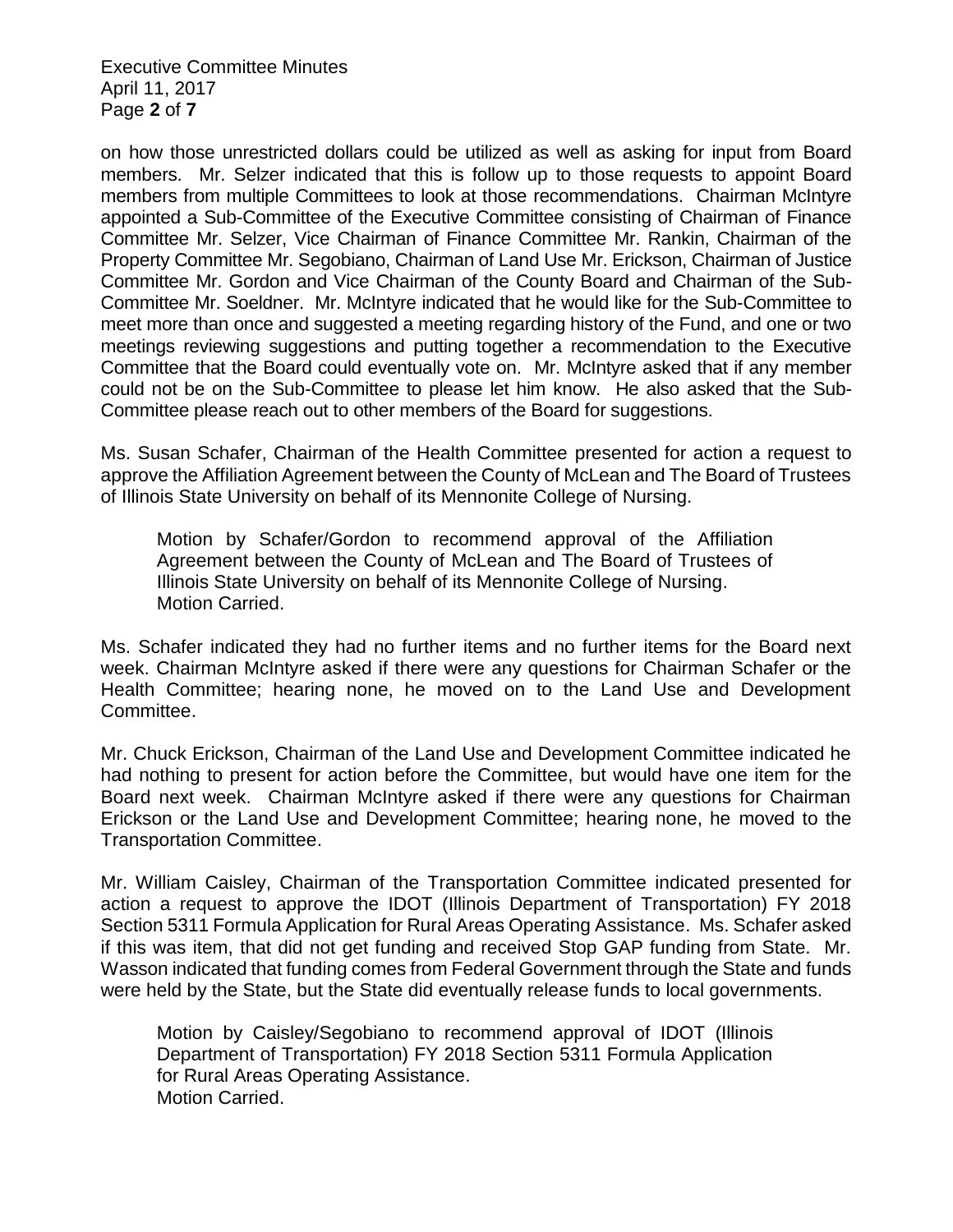Executive Committee Minutes April 11, 2017 Page **3** of **7**

Mr. Caisley presented for action a request to approve Illinois State Fiscal Year 2018 Downstate Operation Assistance Program (DOAP) Application for Rural & Urbanized Areas.

Motion by Caisley/Gordon to recommend approval of Illinois State Fiscal Year 2018 Downstate Operation Assistance Program (DOAP) Application for Rural & Urbanized Areas. Motion Carried.

Mr. Caisley presented for action a request to approve a Purchase of Service Agreement between McLean County and Show Bus for the continuation of Rural Public Transportation Service in FY 2018.

Motion by Caisley/Selzer to recommend approval of a Purchase of Service Agreement between McLean County and Show Bus for the continuation of Rural Public Transportation Service in FY 2018 Motion Carried.

Mr. Caisley presented for action a request to approve Motor Vehicle Lease Agreement between McLean County and Show Bus.

Motion by Caisley/Rankin to recommend approval of a Motor Vehicle Lease Agreement between McLean County and Show Bus. Motion Carried.

Mr. Caisley presented for action a request to approve the 2017 Rolling Stock Capital Assistance Application for replacement of two buses and addition of five new buses.

Motion by Caisley/Selzer to recommend approval of the 2017 Rolling Stock Capital Assistance Application. Motion Carried.

Mr. Caisley indicated they would have other items to come to the Board next week. Chairman McIntyre asked if there were any questions for Mr. Caisley or the Transportation Committee; hearing none, he thanked Mr. Caisley.

Mr. Paul Segobiano, Chairman of the Property Committee indicated they had nothing for the Committee. Chairman McIntyre asked if there were any questions for Mr. Segobiano and the Property Committee; hearing none, he thanked Mr. Segobiano.

Mr. George Gordon, Chairman of the Justice Committee presented for action a request to approve an Intergovernmental Agreement between Illinois Department of Healthcare and Family Services and McLean County Circuit Clerk.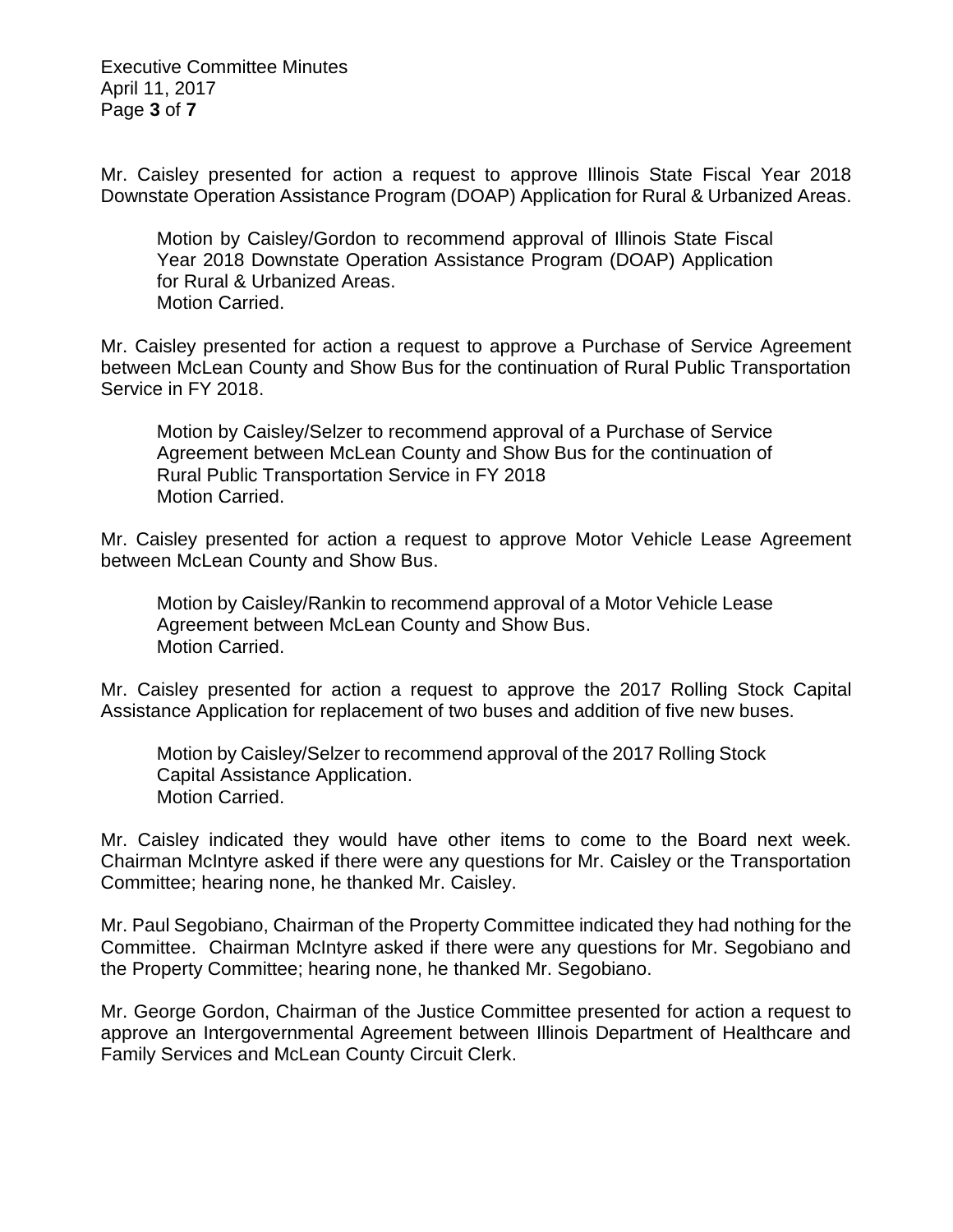Executive Committee Minutes April 11, 2017 Page **4** of **7**

> Motion by Gordon/Caisley to recommend approval of an Intergovernmental Agreement between Illinois Department of Healthcare and Family Services and McLean County Circuit Clerk Motion Carried.

Mr. Gordon presented for action a request to approve an Emergency Appropriation Ordinance Amending the McLean County Fiscal Year 2017 Combined Annual Appropriation and Budget Ordinance Fund 0140 Circuit Clerk Automation Fund, Circuit Clerk Department 0015

Motion by Gordon/Schafer to recommend approval of an Emergency Appropriation Ordinance Amending the McLean County Fiscal Year 2017 Combined Annual Appropriation and Budget Ordinance Fund 0140 Circuit Clerk Automation Fund, Circuit Clerk Department 0015 Motion Carried.

Mr. Gordon presented for action a request to approve an Intergovernmental Agreement by and between the County of McLean, the McLean County Sheriff and the Bloomington-Normal Airport Authority – Sheriff.

Motion by Gordon/Segobiano to recommend approval of Intergovernmental Agreement by and between the County of McLean, the McLean County Sheriff and the Bloomington-Normal Airport Authority – Sheriff Motion Carried.

Chairman Gordon indicated that the Committee would have an additional item to present to the Board next week. Chairman McIntyre asked if there were any questions for Chairman Gordon and the Justice Committee; hearing none, he moved to the County Administrator.

Mr. David Selzer, Chairman of the Finance Committee, presented for action a request to approve an Emergency Appropriation Ordinance amending the McLean County Fiscal year 2017 Combined Annual Appropriation and Budget Ordinance General Fund 0001, Animal Control Department 0032.

Motion by Selzer/Schafer to recommend approval of an Emergency Appropriation Ordinance amending the McLean County Fiscal year 2017 Combined Annual Appropriation and Budget Ordinance General Fund 0001, Animal Control Department 0032. Motion Carried.

Mr. Selzer presented for action a request to approve an Ordinance by the McLean County Board amending Chapter 108 Personnel Policies and Procedures, Article VI Holidays and Leaves of Absence, Section 34 Sick Leave, and Section 37 Bereavement Leave in the McLean County Code.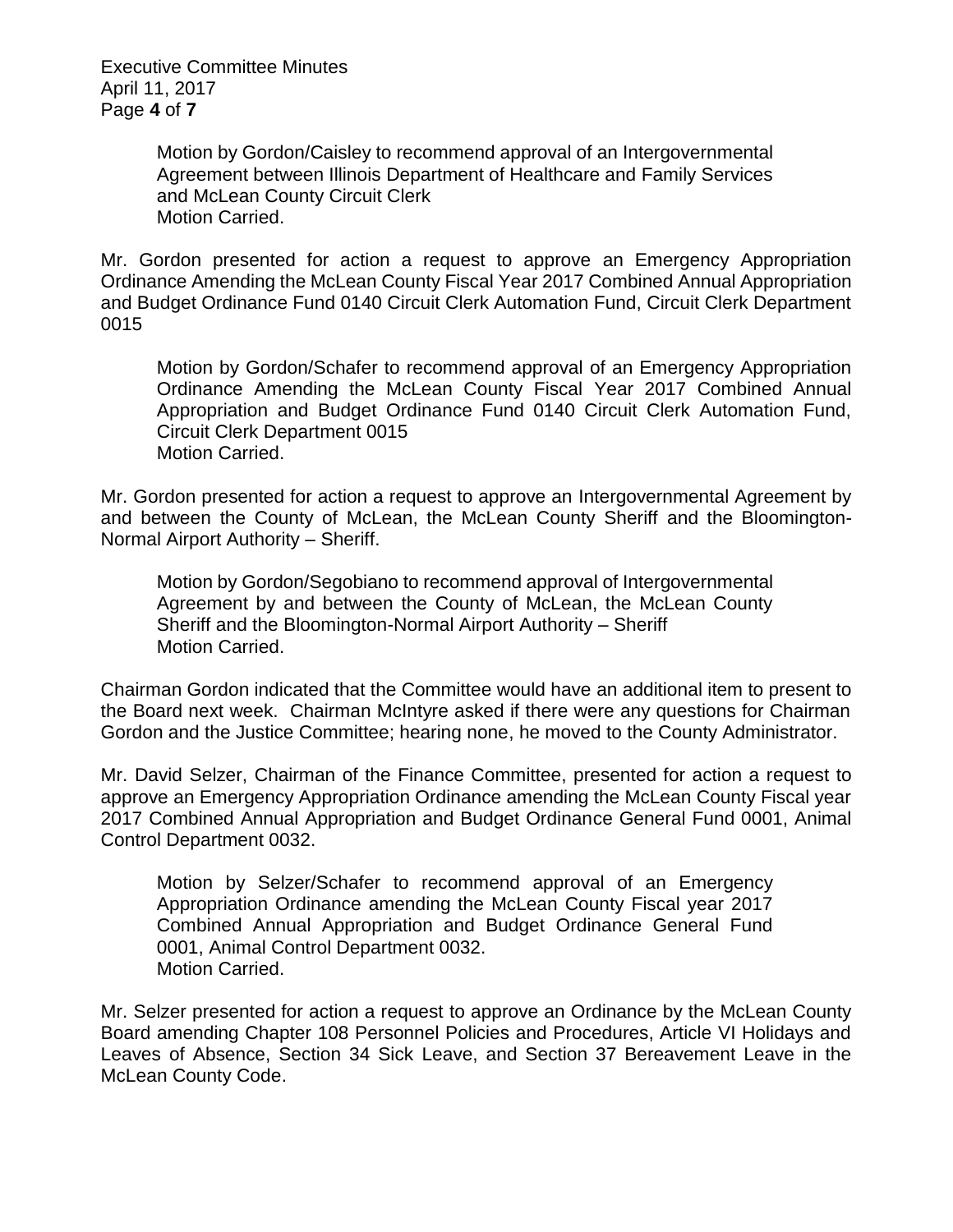Executive Committee Minutes April 11, 2017 Page **5** of **7**

> Motion by Selzer/Caisley to recommend approval of an Ordinance by the McLean County Board amending Chapter 108 Personnel Policies and Procedures, Article VI Holidays and Leaves of Absence, Section 34 Sick Leave, and Section 37 Bereavement Leave in the McLean County Code Motion Carried.

Chairman Selzer indicated the Committee would have a couple additional items for the Board to consider next week. Chairman McIntyre asked if the Committee had any questions for Mr. Selzer or the Finance Committee; hearing none, he thanked Mr. Selzer.

Mr. Wasson presented for action a request to approve an application for a County Credit Card for the County Administrator's office. Mr. Wasson indicated this is a request because of the number of online payments needed. Mr. Segobiano stated that he wanted to see established a reporting system to oversight Committees that would show how the credit cards are being used by all departments who have one. Mr. Wasson indicated that he felt it would be beneficial to submit a report to the Committees and would work to generate those reports through the Auditor's office. Mr. Caisley asked if Committees would be responsible for reviewing all transactions. Mr. Rankin asked how many transactions occur per department. Mr. Wasson indicated that it depends on the department and provided example that Administration does not use credit card very often but other departments have extensive utilization. Ms. Eisner indicated that even though separate credit cards, it is one account and the bill goes to the Auditor's office for review. Mr. Gordon asked if reports would be coming from the Auditor's Office. Mr. Wasson indicated that reports would be generated through the Auditor's office.

Mr. Rankin asked about the process to use a card in the past in the Administration Office. Mr. Wasson indicated that the Administrator's office has utilized the Auditor's card when it is available, but it has not always been available when needed. He indicated that with more and more transactions requiring online payment there have been instances when the card was not available and individuals in our office had to use their personal card, which created a different set of reporting processes and issues. Mr. Rankin asked what had changed to make this process no longer viable. Mr. Wasson stated that there are times they are unable to secure the Auditor's card.

Mr. Segobiano stated he felt a general report should go to the Committees. Mr. Selzer stated that the bill shows which card charged the amounts, but now if you are borrowing a card they are not sure who charged and who authorized use of the card. Mr. Selzer stated that having cards for individual departments increases accountability. Mr. Caisley asked about the process the Auditor would use to determine who used the card and which line it should be charged. Mr. Wasson stated that the bill shows which card charged the amount and then each department submits copies of invoices with the appropriate coding on it. The Auditor would need to produce the billing reports for Committees.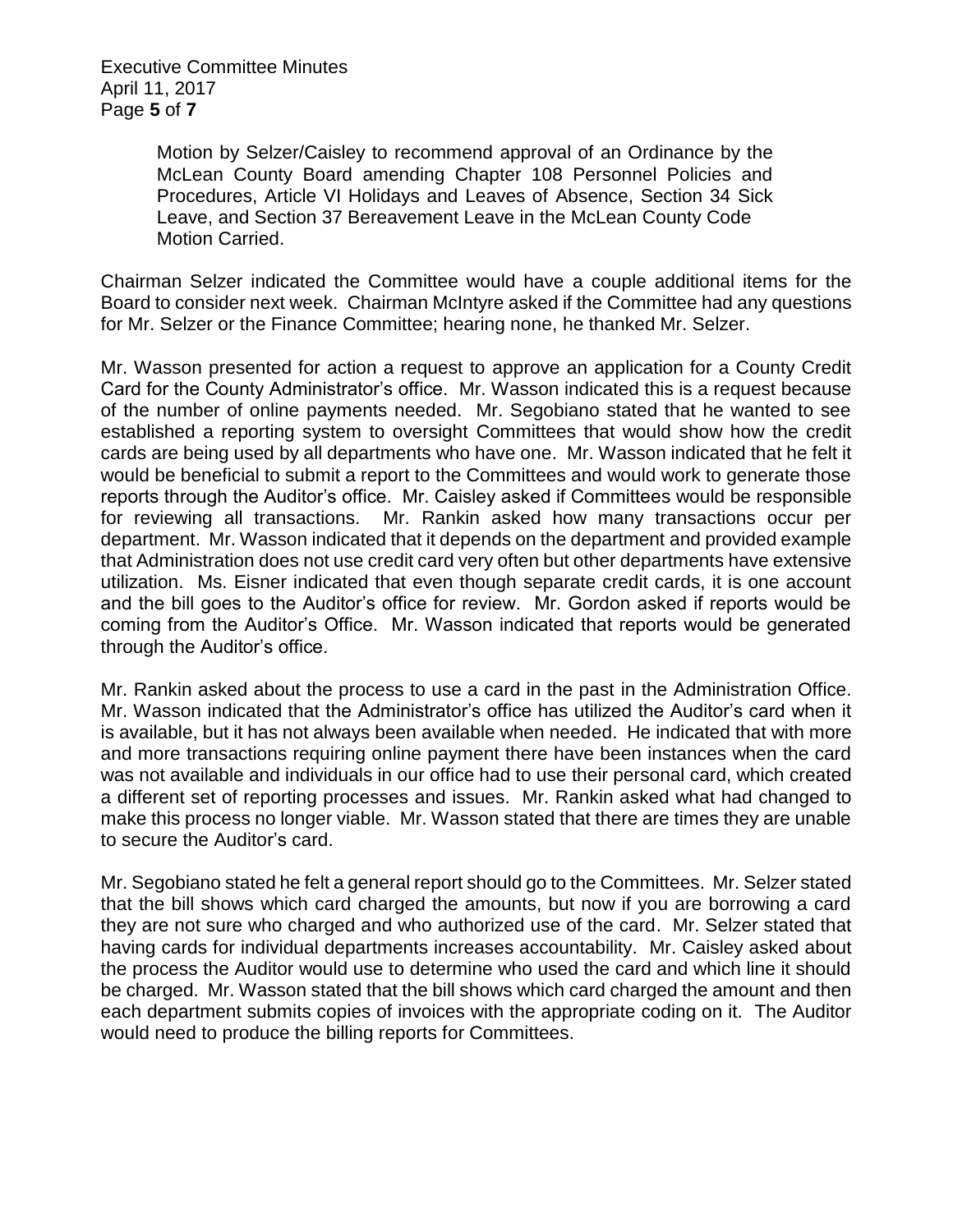Executive Committee Minutes April 11, 2017 Page **6** of **7**

> Motion by Selzer/Gordon to recommend approval of an application for a County Credit Card for the County Administrator's office. Motion Carried.

Mr. Wasson presented for action a request to approve a Resolution of the McLean County Board Supporting the Rail banking of Norfolk & Southern Right-of-Way from Mansfield, IL to Bloomington, IL. He presented historical information regarding previous Board action in 2003, but the Railroad rescinded their intention to abandon right of way at that time. He indicated that the Railroad has recently expressed an intent for abandonment again and contacted public entities along the right-of-way. Mr. Wasson stated that this Resolution gives McLean County a voice in the determination of the right-of-way and if possible preservation for public use. Mr. Gordon stated that he was in support of this because of possible future use especially as a recreation trail. Mr. McIntyre went over where this trail would be and discussed all municipalities signing documentation saying they are in support of trail for public use. Mr. McIntyre stated this is the initial phase to say that all governments along this right-of-way are in support of evaluating preservation for public use in case the railroad does go ahead and abandon it.

Motion by Schafer/Segobiano to recommend approval of a Resolution of the McLean County Board Supporting the Rail banking of Norfolk & Southern Right-of-Way from Mansfield, IL to Bloomington, IL. Motion Carried.

Mr. Wasson presented information on the Employee Activities Report. Chairman McIntyre asked if anyone had any questions for the County Administrator; hearing none, he thanked Mr. Wasson.

Chairman McIntyre asked if there were any other items. Mr. Soeldner went over Bills in the House and Senate. Mr. Soeldner mentioned House Bill 278, the local government distribution fund payment schedule that would return us to 10% of the total income tax collected. Mr. Soeldner also mentioned Bills in the House and Senate that require that juveniles have hearings within 24 hours, which would require us to have staffing available every day of the week. He mentioned that there is a proposal by the Counties for 48 hours instead of 24 hours and two-way audio/visual conferencing. Mr. Soeldner also mentioned a Bill that would allow Counties to create their own Board of Election Commissions that could eliminate confusion about Bloomington and McLean County Election Commissions.

Chairman McIntyre asked if there was any further business to come before the Committee; hearing nothing, he moved to paying of the Bills.

Chairman McIntyre presented for approval bills as forwarded by the Auditor in the amount of \$325,161.23.